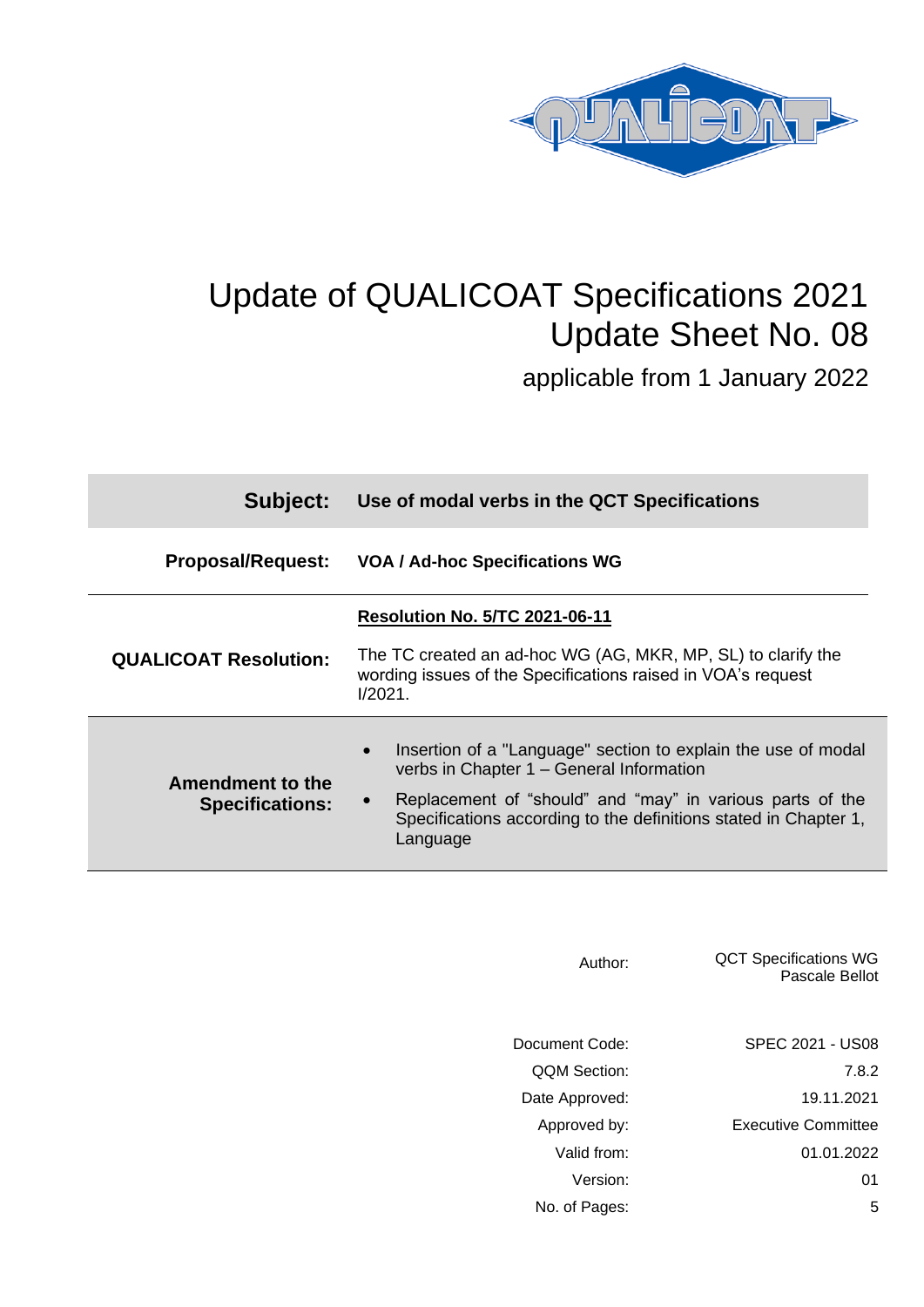

### **1. General Information**

**[…]**

#### **Training**

The licensees shall attend training programmes organised regularly by the General Licensee or QUALICOAT.

## **Language**

The official version of these Specifications are derived from the English language version.

In the English language version, certain verbal forms have meanings which correspond to the requirements of the ISO/IEC Directives, Part 2, Clause 7.

The following verbal forms indicate strict requirements to be followed to comply with these Specifications and from which no deviation is permitted:

- Shall.
- Shall not.

The following verbal forms indicate that among several possibilities, one is recommended as particularly suitable, without mentioning or excluding others, or that a certain course of action is preferred but not necessarily required. Additionally, in the negative form, a certain possibility or course of action is deprecated but not prohibited:

- Should.
- Should not.

The following verbal forms indicate a course of action permissible within the limits of these Specifications:

- May.
- Need not.

The following verbal forms are used for statements of possibility and capability—whether material, physical, or causal:

- Can.
- Cannot.

## **Terminology**

**[…]**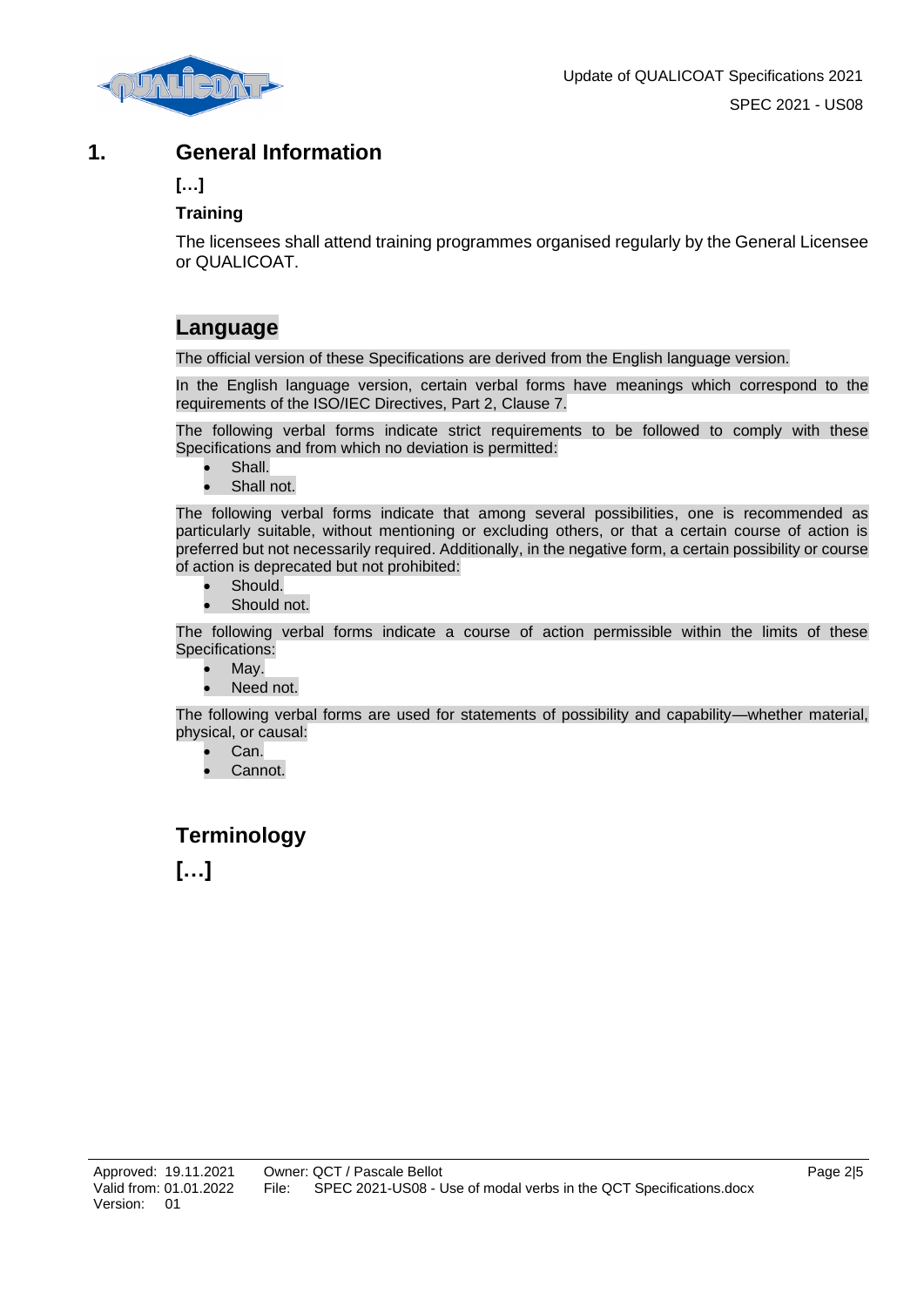

| <b>Reference</b><br>$(SPEC 2021 - V02)$   | Amendments: "SHOULD" or "MAY" replaced by "SHALL" (or vice versa)                                                                                                                                                                                                                                                                                  |  |  |
|-------------------------------------------|----------------------------------------------------------------------------------------------------------------------------------------------------------------------------------------------------------------------------------------------------------------------------------------------------------------------------------------------------|--|--|
| 2.2<br><b>Gloss</b>                       | Note: if the significant surface is too small or the finish of the coating (structured finish type<br>a, highly metallic finishes) unsuitable for the gloss to be measured with the glossmeter, the<br>gloss should shall be compared visually with the reference sample provided by the powder<br>coating supplier (from the same viewing angle). |  |  |
| 2.3<br><b>Coating thickness</b>           | <b>Liquid coating</b>                                                                                                                                                                                                                                                                                                                              |  |  |
|                                           | To be defined by the liquid coating supplier and documented within a technical data sheet<br>with the approval of the Executive Committee.                                                                                                                                                                                                         |  |  |
|                                           | Other organic coatings may require different thicknesses, but they may shall only be applied<br>with the approval of the Executive Committee.                                                                                                                                                                                                      |  |  |
|                                           | <b>Final assessment</b>                                                                                                                                                                                                                                                                                                                            |  |  |
|                                           | None of the measured values may shall be less than 80% of the specified minimum value<br>otherwise the thickness test as a whole will be considered unsatisfactory.                                                                                                                                                                                |  |  |
| 2.13<br><b>Natural</b>                    | <b>Exposure in Florida according to ISO 2810</b>                                                                                                                                                                                                                                                                                                   |  |  |
| weathering test                           | The test <b>should</b> shall start in April.                                                                                                                                                                                                                                                                                                       |  |  |
| 2.15<br><b>Resistance to</b><br>mortar    | <b>REQUIREMENTS:</b>                                                                                                                                                                                                                                                                                                                               |  |  |
|                                           | The mortar shall be easy to remove without leaving any residues. Any mechanical damage<br>to the organic coating caused by grains of sand should shall be disregarded.                                                                                                                                                                             |  |  |
| 3.3.2<br><b>Chemical</b><br>pretreatments | The conductivity of the dripping water of all chemical pretreatment systems with a final rinse<br>shall not exceed a maximum of 30 µS/cm at 20°C. The conductivity shall should only be<br>measured for open sections and not for hollow sections.                                                                                                 |  |  |
| 3.6<br><b>Drying</b>                      | For anodic pretreatment, the drying temperature should-shall be less than 80°C to prevent<br>the anodic coating from being sealed.                                                                                                                                                                                                                 |  |  |
|                                           | Chemical pretreatment systems other than chromate conversion coatings should shall be<br>dried following the manufacturer's specifications.                                                                                                                                                                                                        |  |  |
|                                           | <b>Technical Data Sheet</b>                                                                                                                                                                                                                                                                                                                        |  |  |
| 4.1.1<br><b>Technical</b><br>information  | The manufacturer shall provide the coaters and the laboratory in charge with the relevant<br>technical data sheet. It should shall include at least the following information:                                                                                                                                                                     |  |  |
|                                           | []                                                                                                                                                                                                                                                                                                                                                 |  |  |
|                                           | Label                                                                                                                                                                                                                                                                                                                                              |  |  |
|                                           | Labels should-shall include at least the following information:                                                                                                                                                                                                                                                                                    |  |  |
|                                           | []                                                                                                                                                                                                                                                                                                                                                 |  |  |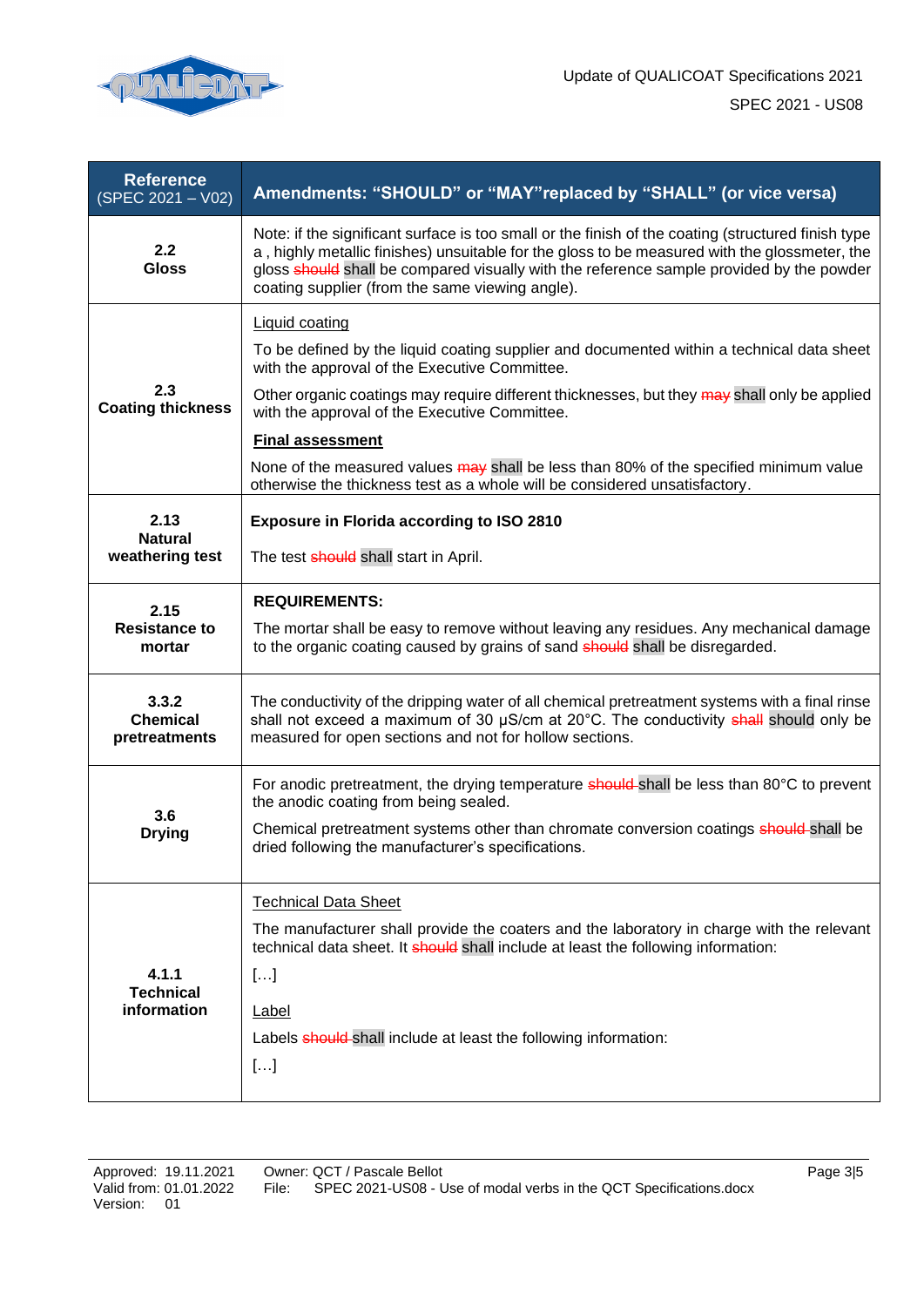

| <b>Reference</b><br>(SPEC 2021 - V02)                   | Amendments: "SHOULD" or "MAY" replaced by "SHALL" (or vice versa)                                                                                                                                                                                                                                                                                                                                                                                                                                                                                |  |  |
|---------------------------------------------------------|--------------------------------------------------------------------------------------------------------------------------------------------------------------------------------------------------------------------------------------------------------------------------------------------------------------------------------------------------------------------------------------------------------------------------------------------------------------------------------------------------------------------------------------------------|--|--|
| 4.1.5.1<br><b>Special approvals</b><br>valid for single | If a coating material is produced for a single colour, tests shall be carried out only on the<br>colour mentioned in the system name. The tests are the same as those specified in $\S$<br>4.1.3.                                                                                                                                                                                                                                                                                                                                                |  |  |
| colours                                                 | No other colours may shall be produced under the same approval number.                                                                                                                                                                                                                                                                                                                                                                                                                                                                           |  |  |
|                                                         | There are three options for sampling systems to be tested for renewal of approvals:                                                                                                                                                                                                                                                                                                                                                                                                                                                              |  |  |
|                                                         | The inspector takes samples of the required colours during routine inspections at<br>the coating plants.                                                                                                                                                                                                                                                                                                                                                                                                                                         |  |  |
|                                                         | The inspector takes samples directly at the system manufacturer's premises.                                                                                                                                                                                                                                                                                                                                                                                                                                                                      |  |  |
| 4.2.2<br><b>Sampling</b>                                | The manufacturer sends organic coating materials and coated panels to the<br>laboratory in charge preferably by June, together with the relevant technical data<br>sheet for each colour. The data sheet should shall include at least the following<br>information: colour, gloss value and curing conditions (including range of times and<br>temperatures). In countries where there is neither a General Licensee nor a testing<br>laboratory, the coating manufacturer sends the selected colours to a laboratory<br>approved by QUALICOAT. |  |  |
| 6.1.4                                                   | The drying temperature displayed shall be recorded at least once in every working shift.                                                                                                                                                                                                                                                                                                                                                                                                                                                         |  |  |
| <b>Recording and</b><br>measuring the                   | The temperature should-shall be measured on parts at least once a week using a<br>recording instrument or some other means such as thermochromic pencils or tablets.                                                                                                                                                                                                                                                                                                                                                                             |  |  |
| drying<br>temperature                                   |                                                                                                                                                                                                                                                                                                                                                                                                                                                                                                                                                  |  |  |
| <b>Appendix A1</b>                                      | <b>Ownership of the Quality Label</b><br>2.                                                                                                                                                                                                                                                                                                                                                                                                                                                                                                      |  |  |
| Section 2.                                              | The Quality Label is owned by QUALICOAT and may shall not be used by anyone unless<br>authorised to do so by QUALICOAT.                                                                                                                                                                                                                                                                                                                                                                                                                          |  |  |
| <b>Appendix A1</b>                                      | 3.<br><b>Qualifications of applicant</b>                                                                                                                                                                                                                                                                                                                                                                                                                                                                                                         |  |  |
| Section 3.                                              | Authorisation to use the Quality Label may be granted on condition that the applicant operates<br>in accordance with the Specifications. This authorisation is governed by a contract.                                                                                                                                                                                                                                                                                                                                                           |  |  |
|                                                         | The granting of a licence or approval entitles the Holder to use the Quality Label for the products                                                                                                                                                                                                                                                                                                                                                                                                                                              |  |  |
|                                                         | specified. The licence or approval may shall not be transferred.<br>5.1.<br>Use in general                                                                                                                                                                                                                                                                                                                                                                                                                                                       |  |  |
| <b>Appendix A1</b><br>Section 5.1                       | The Holder may shall not make any alteration or addition to the logo when using it. In the event                                                                                                                                                                                                                                                                                                                                                                                                                                                 |  |  |
|                                                         | that the Holder's own brands or trademarks are used separately on or in connection with his                                                                                                                                                                                                                                                                                                                                                                                                                                                      |  |  |
|                                                         | products, these regulations may shall not be infringed in any manner whatsoever. Holders of                                                                                                                                                                                                                                                                                                                                                                                                                                                      |  |  |
|                                                         | an approval or licence shall at any time provide the GL with all information required as to the<br>use of the logo.                                                                                                                                                                                                                                                                                                                                                                                                                              |  |  |
| <b>Appendix A1</b>                                      | Use of the logo by manufacturers (coating manufacturers and manufacturers of pretreatment<br>5.3                                                                                                                                                                                                                                                                                                                                                                                                                                                 |  |  |
| Section 5.3                                             | systems)                                                                                                                                                                                                                                                                                                                                                                                                                                                                                                                                         |  |  |
|                                                         | The QUALICOAT logo shall not appear on packaging or labels.<br>In their business literature and documents, the coating manufacturers may shall only use the                                                                                                                                                                                                                                                                                                                                                                                      |  |  |
|                                                         | logo for products approved by QUALICOAT, stating: «Product approved by QUALICOAT».                                                                                                                                                                                                                                                                                                                                                                                                                                                               |  |  |
|                                                         | Wherever the logo is used, the phrase «QUALICOAT is a quality label for licensed coaters»                                                                                                                                                                                                                                                                                                                                                                                                                                                        |  |  |
|                                                         | should also appear in the document.<br>For any other use of the logo, the coating manufacturers are required to submit all new                                                                                                                                                                                                                                                                                                                                                                                                                   |  |  |
|                                                         | documents mentioning QUALICOAT to their national association. In countries without a General                                                                                                                                                                                                                                                                                                                                                                                                                                                     |  |  |
|                                                         | Licensee, these documents should-shall be submitted directly to the QUALICOAT Secretariat                                                                                                                                                                                                                                                                                                                                                                                                                                                        |  |  |
|                                                         | before publication.                                                                                                                                                                                                                                                                                                                                                                                                                                                                                                                              |  |  |